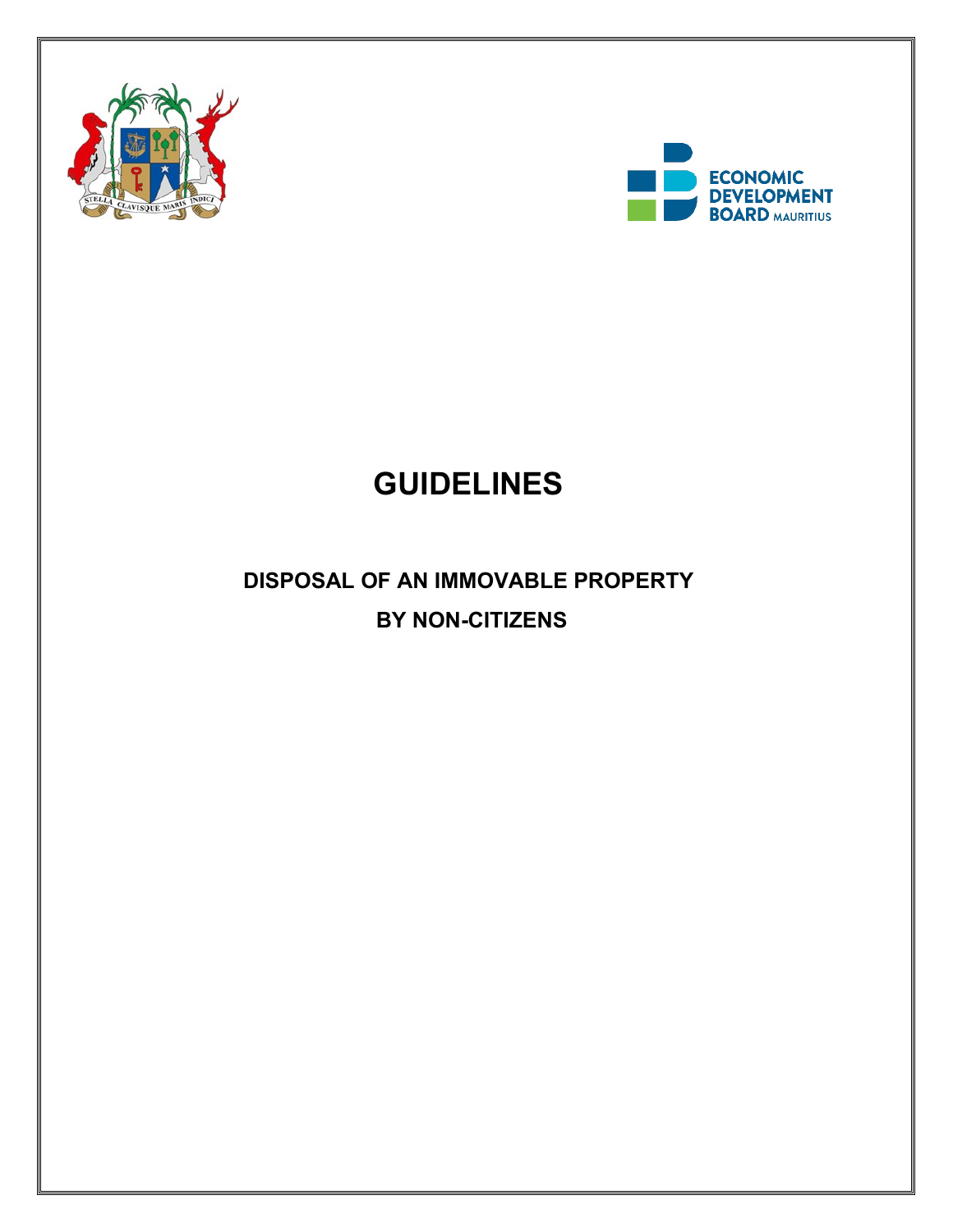Whilst care has been taken to ensure that the information provided herein is accurate and correct at the time of publication, users of this publication are advised to seek guidance from the Economic Development Board (EDB) in case of uncertainty or ambiguity encountered in reading this manual. **The Economic Development Board shall, in no circumstances whatsoever, be held liable to any person for any misinterpretation arising from use of information contained herein.**

Prime Minister's Office

7th Floor, New Government Centre, Port Louis Email**:** [pmo-pra@govmu.org](mailto:pmo-pra@govmu.org) • Website: [https://pmo.govmu.org](https://pmo.govmu.org/)

Economic Development Board 10<sup>th</sup> Floor, One Cathedral Square Building • 16 Jules Koenig Street Port Louis [Phone](mailto:hp@investmauritius.com) (230) 203 3800 • Fax [\(230\)](http://www.investmauritius.com/) 208 2924 Email: [hpd@edbmauritius.org](mailto:hp@investmauritius.com) • Website: www.edbmauritius.org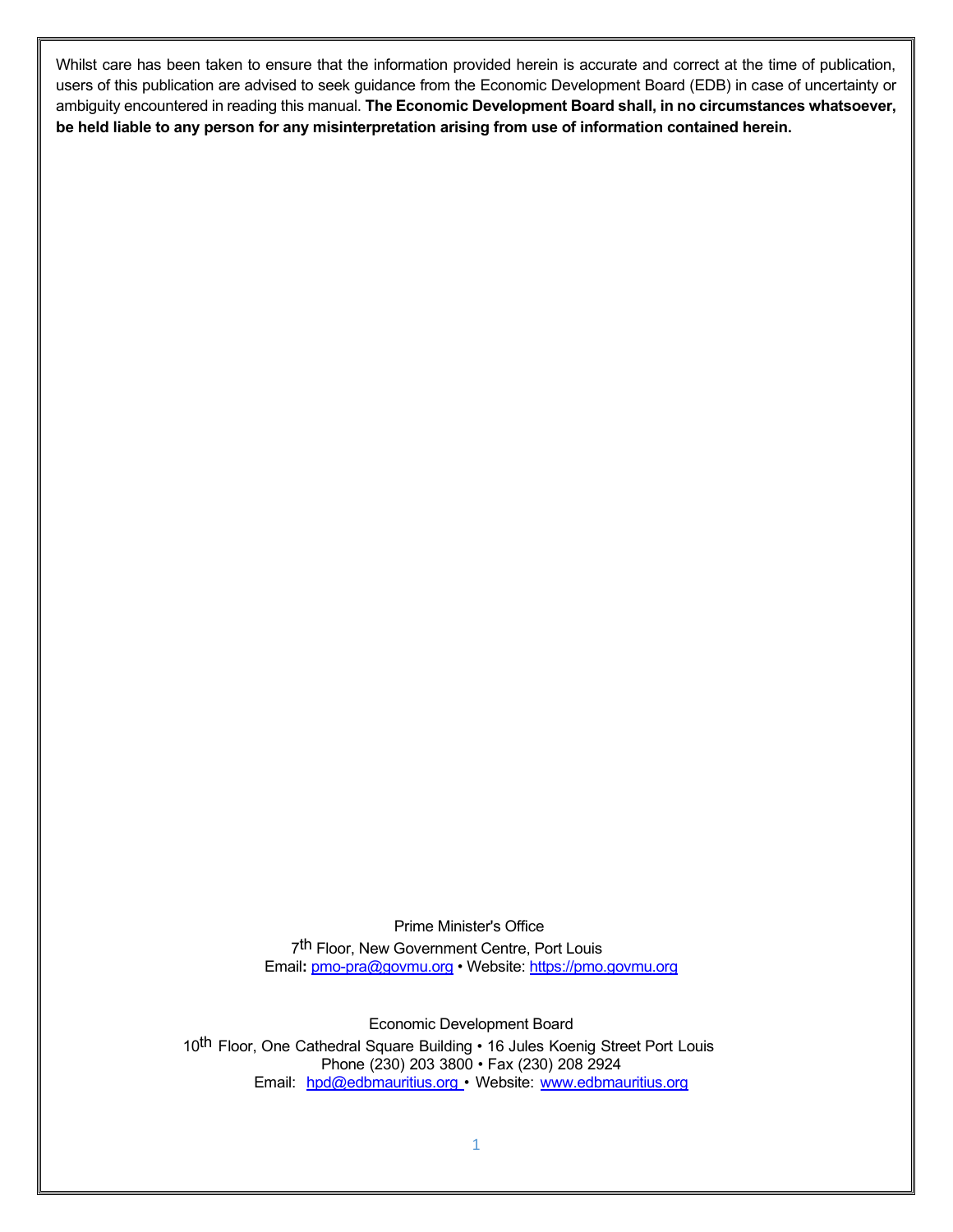#### **INTRODUCTION**

With the enactment of the Non-Citizens (Property Restriction) (Amendment) Act 2021 on 29 April 2021, all non-citizens shall seek authorisation from the Prime Minister's Office prior to disposal of an immovable property including those acquired:

- i. under the Integrated Resort Scheme (IRS), Real Estate Scheme (RES), Property Development Scheme (PDS), Smart City Scheme (SCS) or Invest Hotel Scheme (IHS) pursuant to the Economic Development Board Act and the Regulations made thereunder;
- ii. for business purposes;
- iii. for residential use, an apartment located in a building of at least 2 floors above ground floor  $(G+2)$ ;
- iv. for construction of residence on a plot of serviced land from a Smart City Company; or
- v. in a residential care home.

#### **DISPOSAL OF AN IMMOVABLE PROPERTY BY A NON-CITIZEN**

All non-citizens who obtained an approval to acquire an immovable property from EDB shall submit an application for an authorisation to dispose of that property to the Prime Minister's Office (PMO) through EDB.

A non-citizen is:

- i. An Individual who is not a citizen of Mauritius;
- ii. A Company, Trust, Société, Partnership or Foundation having a beneficial owner or ultimate beneficial owner who is not a citizen of Mauritius; or
- iii. An IRS Company, RES Company, PDS Company, Smart City Company or IHS Company having one of its shareholders who is not a citizen of Mauritius.

# **PROCESS TO DISPOSE OF AN IMMOVABLE PROPERTY BY A NON-CITIZEN**

- 1. All applications shall be submitted to the Chief Executive Officer of EDB or applications may also be submitted through email on [hpd@edbmauritius.org](mailto:hpd@edbmauritius.org) comprising:
- 2. A duly filled in application from with the following particulars must be submitted:
	- a. Owner details
	- b. Location of immovable property
	- c. Date acquired with TV number
	- d. Price acquired
	- e. Person to whom the property will be sold
	- f. Price for which the property will be sold
- 3. The application may be submitted by the applicant or a designated third party (notary, consultant, project developer, real estate agency).
- 4. An application shall be considered as ready for processing at the date by which all the information, particulars and documents have been duly submitted and considered as complete.
- 5. On receipt of an application, the EDB will forthwith transmit the application to the PMO with its recommendations.